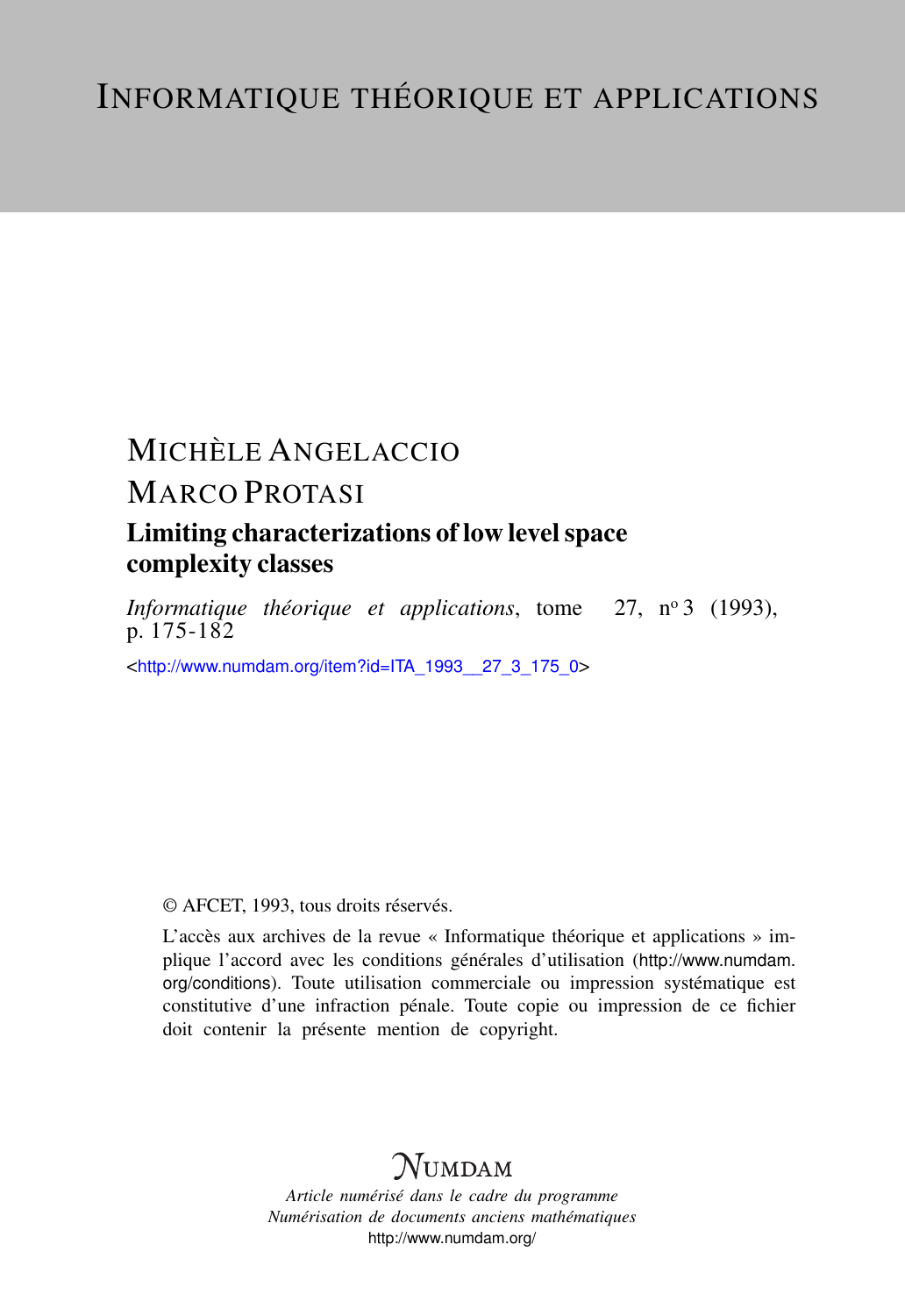Informatique théorique et Applications/Theoretical Informaties and Applications (vol. 27, n° 3, 1993, p. 175 à 182)

### **LIMITING CHARACTERIZATIONS OF LOW LEVEL SPACE COMPLEXITY CLASSES (\*) (\*)**

by Michèle ANGELACCIO  $(^2)$  and Marco Protasi  $(^3)$ 

Communicated by G. AUSIELLO

Abstract. — *The concept of limiting approximation, initially introduced for recursive functions,* has been applied in [AP90] and in [APA91] in the framework of the computational complexity *theory to détermine meaningful characterizations of well known complexity classes. This investigation allowed to characterize PSP ACE and other higher space complexity classes. In this paper we continue this study, considering space classes of lower complexity not studied yet from this point* of view. In particular we characterize LOGSPACE and LINSPACE.

Résumé. — *Le concept d'approximation à la limite, introduit initialement pour les fonctions récursives, a été appliqué dans [AP90] et [APA91] dans le cadre de la théorie de la complexité pour définir des caractérisations significatives de classes de complexité. Cette étude permet de caractériser PSP ACE et d'autres classes de complexité de niveau supérieur. Dans cet article, nous poursuivons cette étude en considérant des classes de complexité de plus bas niveau qui n'ont pas encore été étudiées de ce point de vue. En particulier nous caractérisons LOGSPACE et LIN SPACE.*

#### **1. INTRODUCTION**

The notions of limiting polynomially computable function and limiting polynomially decidable set were introduced in [AP90] (and then investigated in [APA91]) with the aim of extending the notion of feasibly computable functions and tractable sets; these new notions exploit the original idea due to Gold [G65] that enlarged the notion of recursiveness to functions and sets which are not recursive but may be approximated in the limit by a recursive

<sup>(\*)</sup> Work partially supported by Italian Project "Algoritmi e strutture di calcolo" and by BRA Esprit Project n. 3075 "ALCOM".

<sup>&</sup>lt;sup>(1)</sup> Received December 1990, accepted May 1992.

<sup>(</sup> 2 ) Dipartimento di Ingegneria Elettronica, Università di Roma 'Tor Vergata", Via Orazio Raimondo, 00173 Roma.

<sup>(</sup> 3 ) Dipartimento di Matematica, Universtà di Roma "Tor Vergata", Via Orazio Raimondo, 00173 Roma.

Informatique théorique et Applications/Theoretical Informaties and Applications 0988-3754/93/03 175 8/S2.80/© AFCET-Gauthier-Villars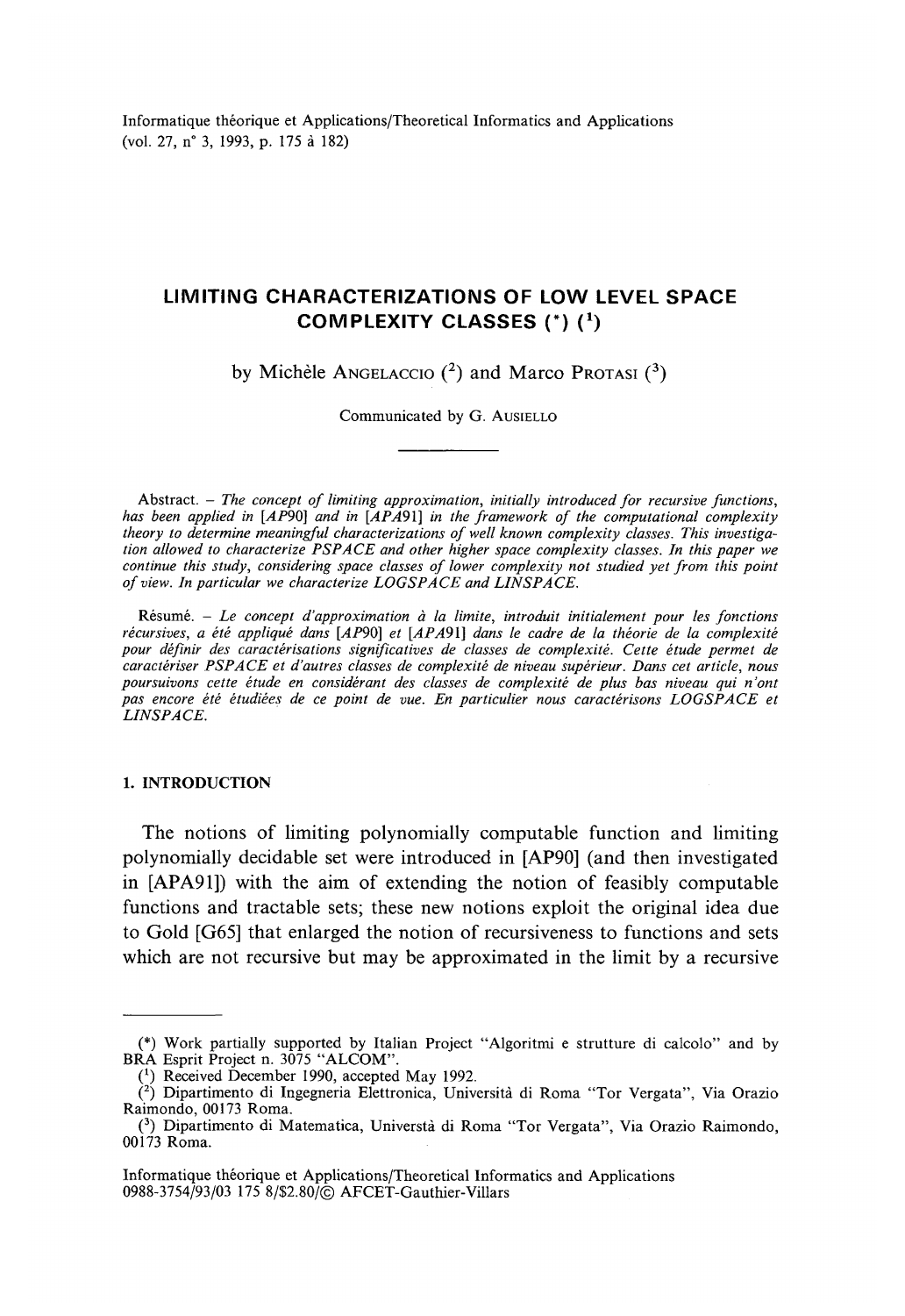function. In the case of limiting polynomially decidable sets it was shown how to approximate a set in PSPACE or in a higher space complexity class by a polynomially decidable set that satisfïes some complexity conditions. In fact this approach is based on the idea of approximating sets in the limit using other sets which are easier to compute with respect to time and space.

In this paper we want to continue along this line of research trying to complete the characterization of the most important space complexity classes using limiting approximations. Since the characterizations until now were given for PSPACE and higher space complexity classes, we will study classes of lower complexity showing how to defîne in the limit LOGSPACE, LIN-SPACE. Of course in order to have meaningful limiting approximations of these classes we will have to consider approximating sets with complexity bounds that are different from those applied in [AP90] and in [APA91]. In particular, while in the case of PSPACE and higher complexity classes, the bounds on the approximating sets were essentially polynomial, now we will assume logarithmic or linear bounds.

We briefly sketch the content of the paper. In Section 2 we will recall the notions of limiting polynomially computable function and limiting polynomially decidable set and present a characterization of PSPACE in the limit. In Section 3 we will give a characterization of the sets belonging to the class LOGSPACE as limiting logarithmically decidable sets. Finally in Section 4 we will show how to extend this paradigm in order to deal with LINSPACE and P.

#### **2. LIMITING DECIDABLE SETS AND COMPLEXITY BOUNDS**

In this section we present some introductory définitions and results.

The notion of approximation of sets and functions we want to study started from the définition of limiting recursive function [G65]:

DEFINITION 2.1: A function f is said to be limiting recursive if there is a recursive function  $G(x, n)$  such that, for every x, there exists  $n_0(x)$  such that for every  $n \geq n_0(x)$ 

$$
G(x, n)=f(x).
$$

Moreover, the fact that  $f$  is limiting recursive is generally denoted in the following way:

$$
\lim_{n \to \infty} G(x, n) = f(x).
$$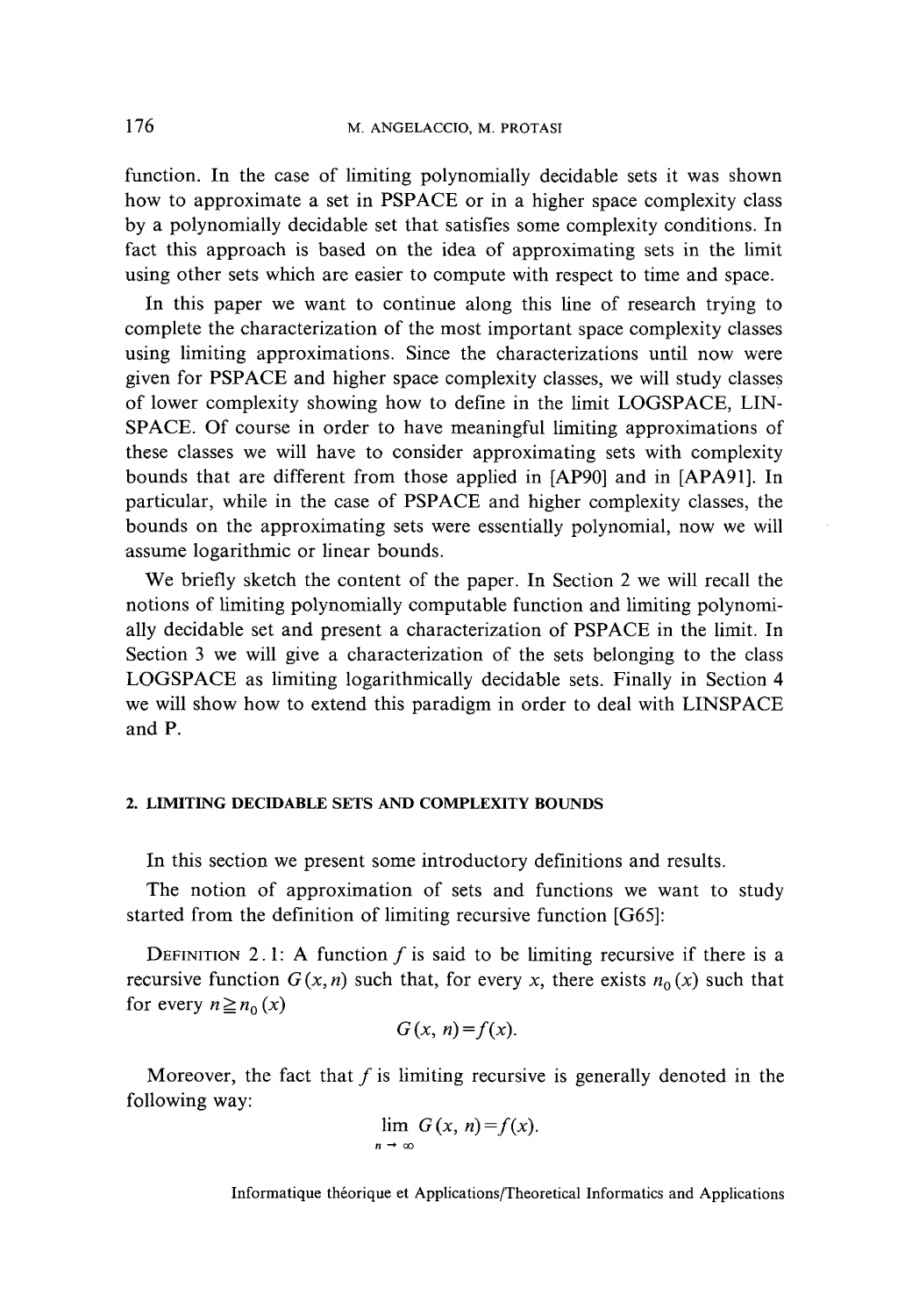The value  $n_0(x)$  is called the *point of convergence* of the function f on input x. Therefore, given an input x, the value  $n<sub>0</sub>(x)$  determines the number of guesses that have to be performed in order to achieve the right value of  $f(x)$ .

Gold introduced this définition with the aim of enlarging the set of computable sets and investigated some properties of this notion and its relationship with Kleene's arithmetical hierarchy. In [AP90] it was studied whether it was possible to extend this définition to the field of the computational complexity theory putting some resource bounds on  $G(x, n)$  and on the point of convergence  $n_0(x)$  in such a way to characterize some complexity classes beyond the polynomial level. While Gold extended the notion of recursiveness, now the aim was to extend the notion of tractability. Starting from the general assumption that the tractable problems are those solved in polynomial time, it was tried to approximate untractable sets by means of sets computable in polynomial time. However in [AP90] it was shown that, in order to characterize in the limit meaningful untractable sets, the approximating sets have to satisfy not only a polynomial time bound but also some other conditions. The following définitions were given to reach this aim:

DEFINITION 2.2: A function f is said to be  $(h_1(n), h_2(|x|))$ -limiting polyno*mially computable* if there exists a recursive function  $G(x, n)$  with running time  $\tau_G$  and work space  $\sigma_G$  such that

1.  $f(x) = \lim G(x, n)$ 

2.  $\tau_G(x, n) \leq p_n(|x|)$  for a suitable polynomial  $p_n$  and for every *n* 

3.  $\sigma_G(x, n) \leq p(|x|, h_1(n))$  for a suitable polynomial p and for every n

4. the point of convergence  $n_0(x)$  satisfies  $n_0(x) \leq c h_2(|x|)$  for a suitable constant *c.*

According to this definition a function  $f$  is approximated by a function which is computable in polynomial time in  $|x|$ ; instead the space necessary to compute the function  $G(x, n)$  and the point of convergence depends on the choice of the functions  $h_1(n)$  and  $h_2(|x|)$ . In this way, considering different pairs of  $h_1(n)$  and  $h_2(|x|)$  functions, important complexity classes were characterized. In order to recall some of this characterizations we need other définitions.

DEFINITION 2.3: A set *S* is said to be  $(h_1(n), h_2(|x|))$ -limiting polynomially *decidable* if its characteristic function satisfies Definition 2.2.

vol. 27, n° 3, 1993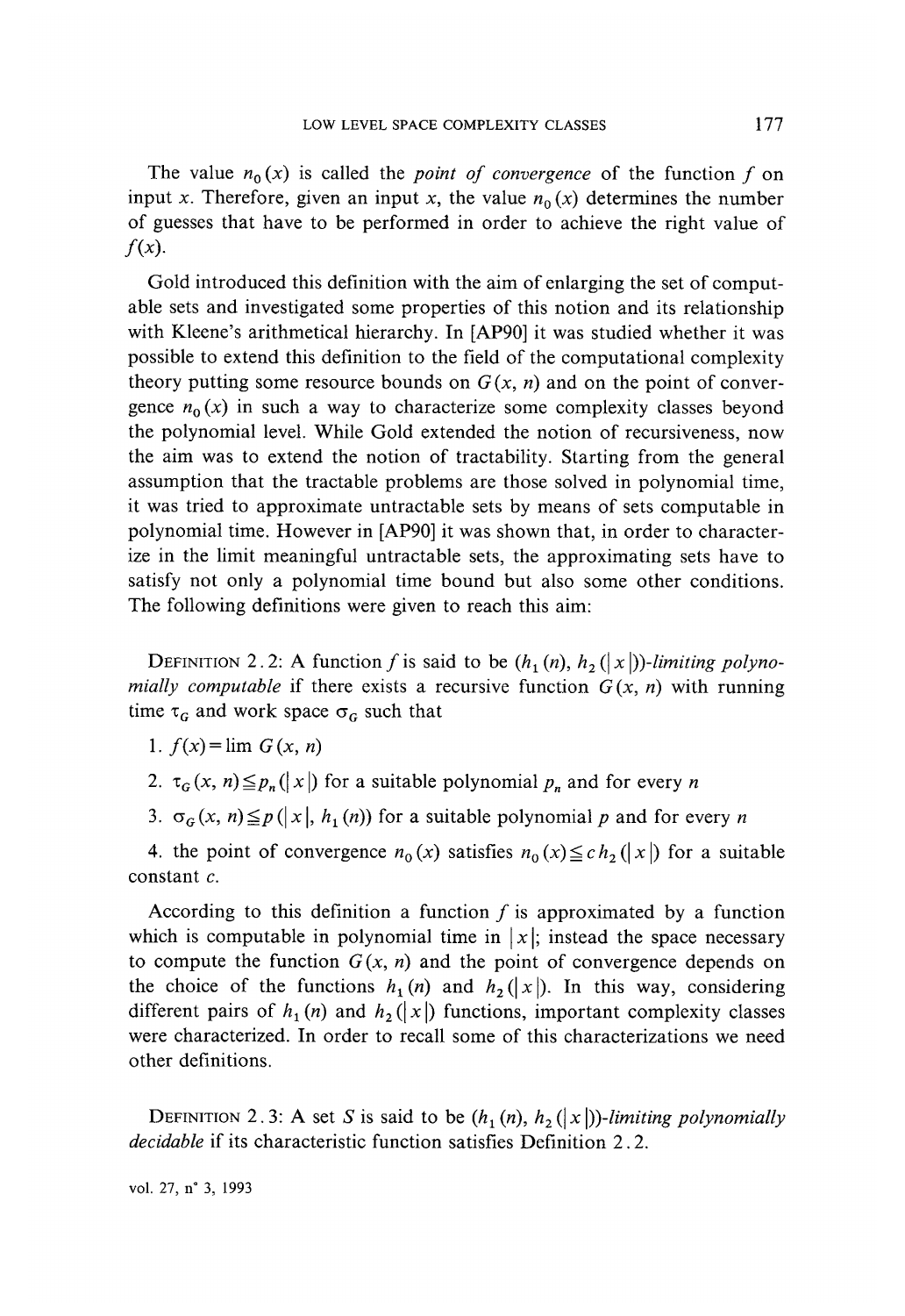DEFINITION 2.4: Let  $C_1$  and  $C_2$  be two families of functions.  $(C_1, C_2)$ -LPD will denote the class of all  $(h_1(n), h_2(|x|))$  limiting polynomially decidable sets for  $h_1 \in C_1$ ,  $h_2 \in C_2$ .

We will use the following notations for denoting some families of functions: lin (linear functions), poly (polynomials), log (logarithms), exp (exponential functions).

THEOREM 2.1 ([AP90]):  $PSPACE = (lin, poly)\text{-}LPD;$ 

The theorem shows that a set is in PSPACE if and only if it can be approximated in the limit by a recursive function  $G(x, n)$  having polynomial time complexity in  $|x|$  and requiring space bounded by a polynomial in  $|x|$ and *n.* Moreover the number of guesses that have to be performed in order to achieve the right value of  $f(x)$  is polynomially bounded.

Results similar (and stronger) to Theorem 2.1 were given in [APA91] characterizing the most important space complexity classes which are higher than PSPACE, starting from EXPSPACE to the Grzegorczyk hierarchy.

#### **3. A LIMITING CHARACTERIZATION OF LOGSPACE**

The study pursued in [AP90] and [APA91] was performed with the aim of extending in the limit the notion of tractable set using a computable function  $G(x, n)$  that has to satisfy some polynomial bounds. Now we want to go on along this line of research trying to approximate sets in the limit that we already know to be tractable but that we would like to approximate with sets which are much easier to compute.

The first class that we study is LOGSPACE (set of languages recognized by a deterministic Turing machine in logarithmic space) and now we are going to present a characterization in the limit that allows to capture LOG-SPACE. To obtain this characterization we need to introduce a definition of function similar to that of  $(h_1(n), h_2(|x|))$ -limiting polynomially computable function but suitable to the level of complexity we are now dealing with.

DEFINITION 3.1: A function f is said to be  $(h_1(n), h_2(n))$ -limiting logarithmi*cally computable* if there exists a recursive function  $G(x, n)$  with running time  $\tau_G$  and space  $\sigma_G$  such that

- 1.  $f(x) = \lim G(x, n)$
- 2.  $\tau_G(x, n) \leq h_1(n) \log |x|$  for every *n*
- 3.  $\sigma_G(x, n) \leq h_2(n) + \log|x|$  for every *n*
- 4. the point of convergence  $n_0(x)$  satisfies  $n_0(x) \le \log |x|$ .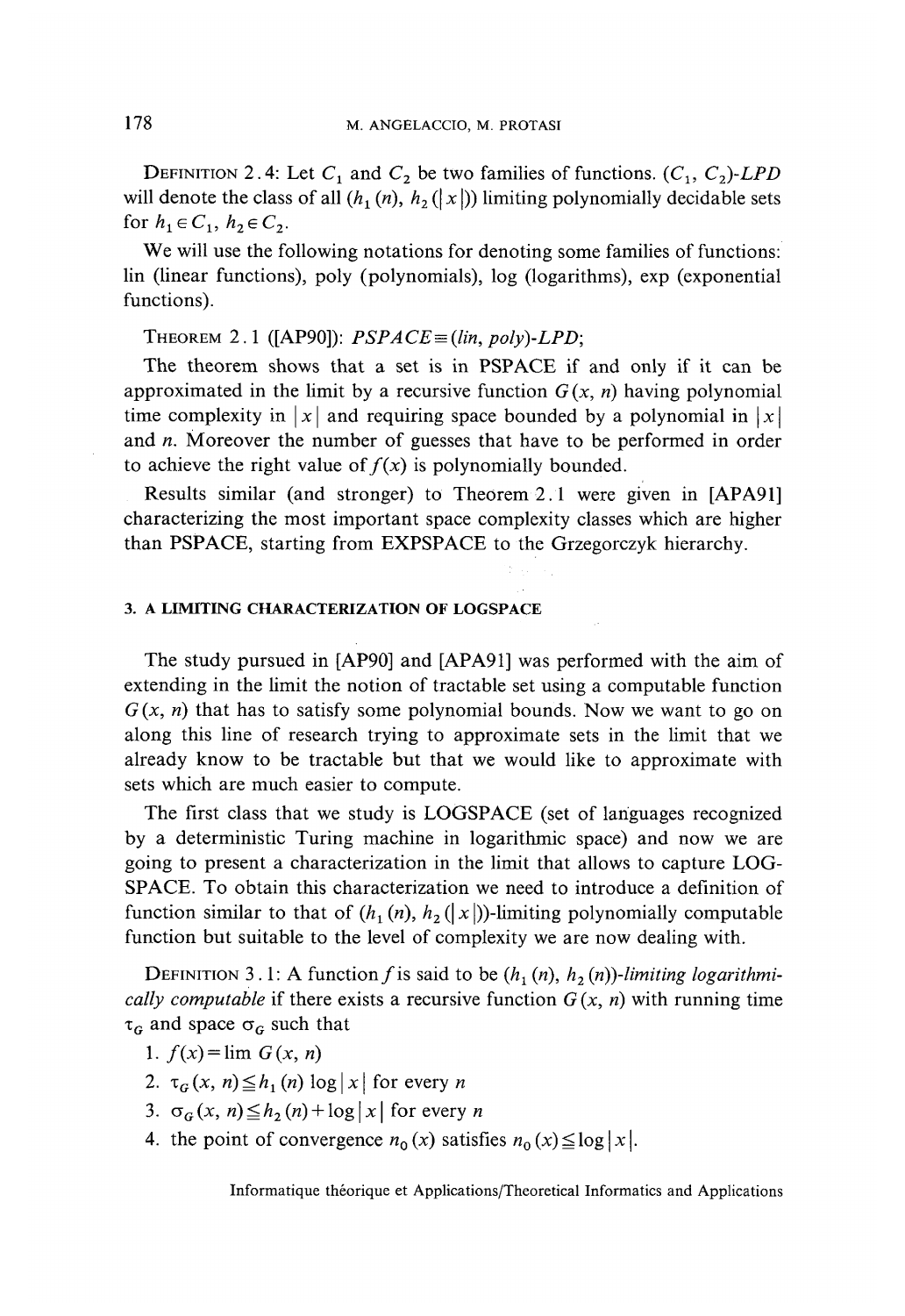DEFINITION 3.2: A set *S* is  $(h_1(n), h_2(n))$ -limiting logarithmically decidable if its characteristic function  $f_s$  is limiting logarithmically computable.

DEFINITION 3.3: Let  $C_1$  and  $C_2$  be two families of functions.  $(C_1, C_2)$ -*LLogD* will denote the class of all  $(h_1(n), h_2(n))$  limiting logarithmically decidable sets for  $h_1 \in C_1$ ,  $h_2 \in C_2$ .

We are now ready to present how to approximate LOGSPACE in the limit. In the following the logarithms are to base 2.

THEOREM 3.1: *LOGSPACE=(exp, Hn)-LLogD*

*Proof:* (i) (exp, lin)- $LLogD \subseteq LOGSPACE$ .

Let f be the characteristic function of a set S in (exp. lin)-LLogD. We may compute f in the following way: Given x, determine  $f(x) = G(x, \log|x|)$ .

Then the space needed to compute  $f$  is so bounded:

$$
\sigma_f(x) = \sigma_G(x, \log|x|) \le \log|x| + \log|x| \le 2\log|x|.
$$

Therefore the set *S* belongs to LOGSPACE.

(ii)  $LOGSPACE \subseteq (exp, lin)-LLogD$ 

Let f be the characteristic function of a set S in LOGSPACE. Namely, let  $\sigma_f(x) \leq \log |x|$ .

Now we have to exhibit a function  $G(x, n)$  such that the conditions of Definition 3.1 are satisfied. Let us define  $G(x, n)$  in the following way:

$$
G(x, n) = \begin{cases} 1 & \text{if } \sigma_f(x) \le n \\ 0 & \text{otherwise} \end{cases} \quad \text{and} \quad f(x) = 1
$$

Clearly  $f(x) = \lim G(x, n)$  and

 $- \tau_G(x,n) \leq 2^n \log |x|$ ;

 $-\sigma_G(x, n) \leq n + \log n$  where the term  $\log n$  takes into account the space needed to check the bound *n* on the running time;

$$
- n_0(x) \leq \log |x|.
$$

Hence  $f \in (exp, lin)$ -LLogD.

Q ED

#### **4. LIMITÏNG LINEARLY DECIDABLE SETS**

In this section we continue our investigation on the limiting properties of low level complexity classes. More precisely we will study what complexity properties the approximating function  $G(x, n)$  has to satisfy in order to characterize the classes P and LINSPACE.

vol 27, n° *3,* 1993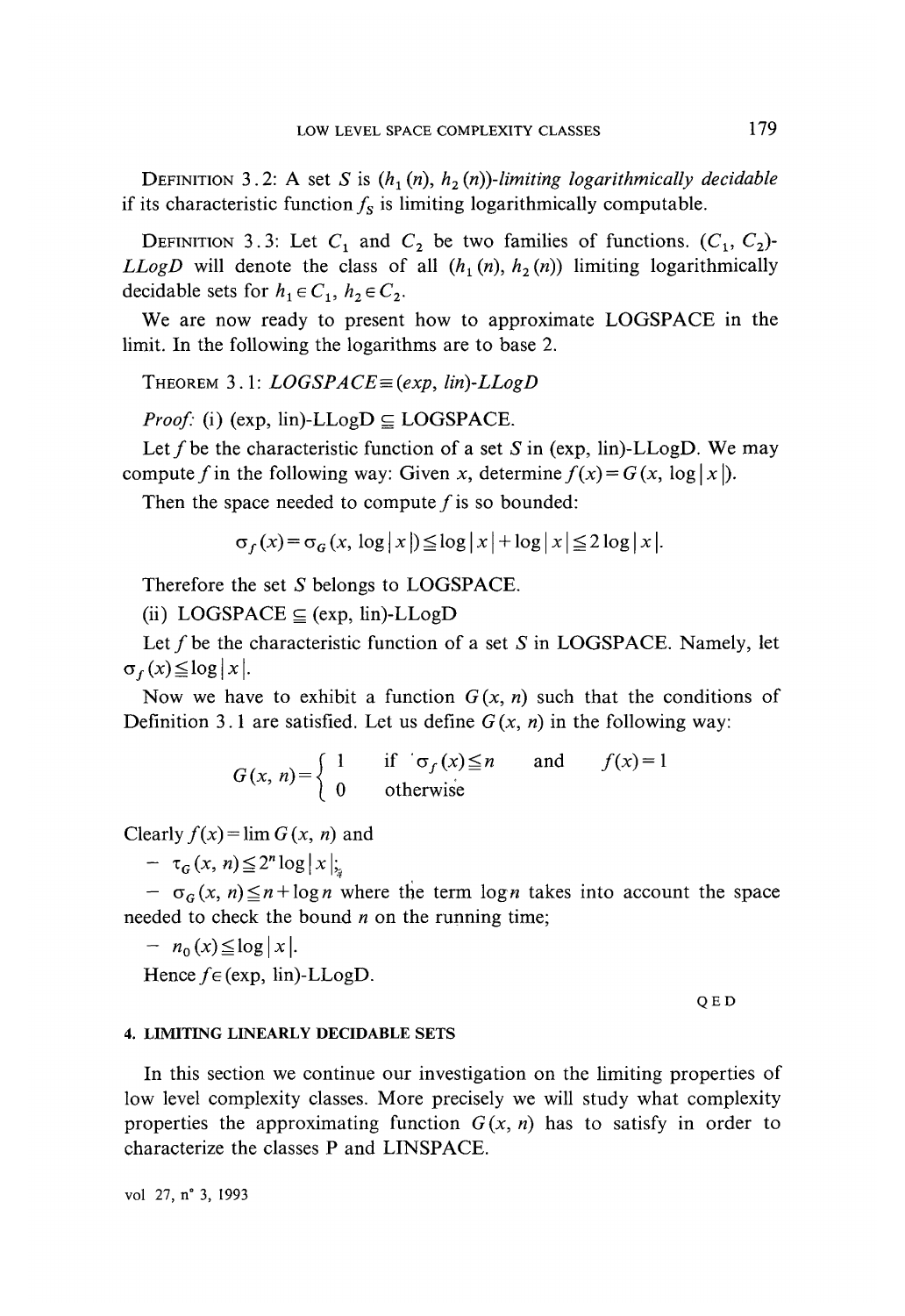P and LINSPACE can be characterized in the limit inside a unified framework. To reach this aim we give some définitions similar to those presented in Définitions 3.1, 3.2, 3.3 but at different levels of complexity.

DEFINITION 4.1: A function f is said to be  $(h_1(n), h_2(n))$ -limiting linearly *computable* if there exists a recursive function  $G(x, n)$  with running time  $\tau_G$ and space  $\sigma_G$  such that

1.  $f(x) = \lim G(x, n)$ 

2.  $\tau_G(x, n) \leq h_1(n)|x|$  for every *n* 

3.  $\sigma_G$ (x, n)  $\leq h_2(n) + c_1 |x|$  for every *n* and for a suitable constant  $c_1$ 

4. the point of convergence  $n_0(x)$  satisfies  $n_0(x) \leq c_2 |x|$  for a suitable constant  $c_2$ .

DEFINITION 4.2: A set *S* is said to be  $(h_1(n), h_2(n))$ -limiting linearly decida*ble* if its characteristic function satisfies Définition 4.1.

DEFINITION 4.3: Let  $C_1$  and  $C_2$  be two families of functions.  $(C_1, C_2)$ -*LLinD* will denote the class of all  $(h_1(n), h_2(n))$  limiting linearly decidable sets for  $h_1 \in C_1$ ,  $h_2 \in C_2$ .

We are going to prove that the complexity classes P (set of languages recognized by a deterministic Turing Machine in polynomial time) and LIN-SPACE (set of languages recognized by a Turing Machine in linear space) are both characterizable as  $(C_1, C_2)$ -LLinD classes.

THEOREM 4.1:  $P \equiv (poly, poly)$ -LLinD

*Proof:* (i) (poly, poly)-LLin $D \subseteq P$ 

Let  $f$  be the characteristic function of a set  $S$  in (poly, poly)-LLinD. According to Definitions 4.1, 4.2, 4.3,  $\tau_f(x) \leq p(n)|x|$  for a suitable polynomial *p,*

We may compute  $f$  in the following way: Given  $x$ , determine  $f(x)=G(x, c_2|x|)$ . Then the time needed to compute f is so bounded:  $\tau_f(x) = \tau_G(x, c_2 | x |) \leq p(c_2 | x |) | x | = r(| x |)$  for a suitable polynomial *r*.

Therefore the set *S* belongs to *P.*

(ii)  $P \subseteq$  (poly, poly)-LLinD

Let  $f$  be the characteristic function of a set  $S$  in  $P$ . Namely, let  $\tau_f(x) \leq q(|x|)$  for a suitable polynomial q.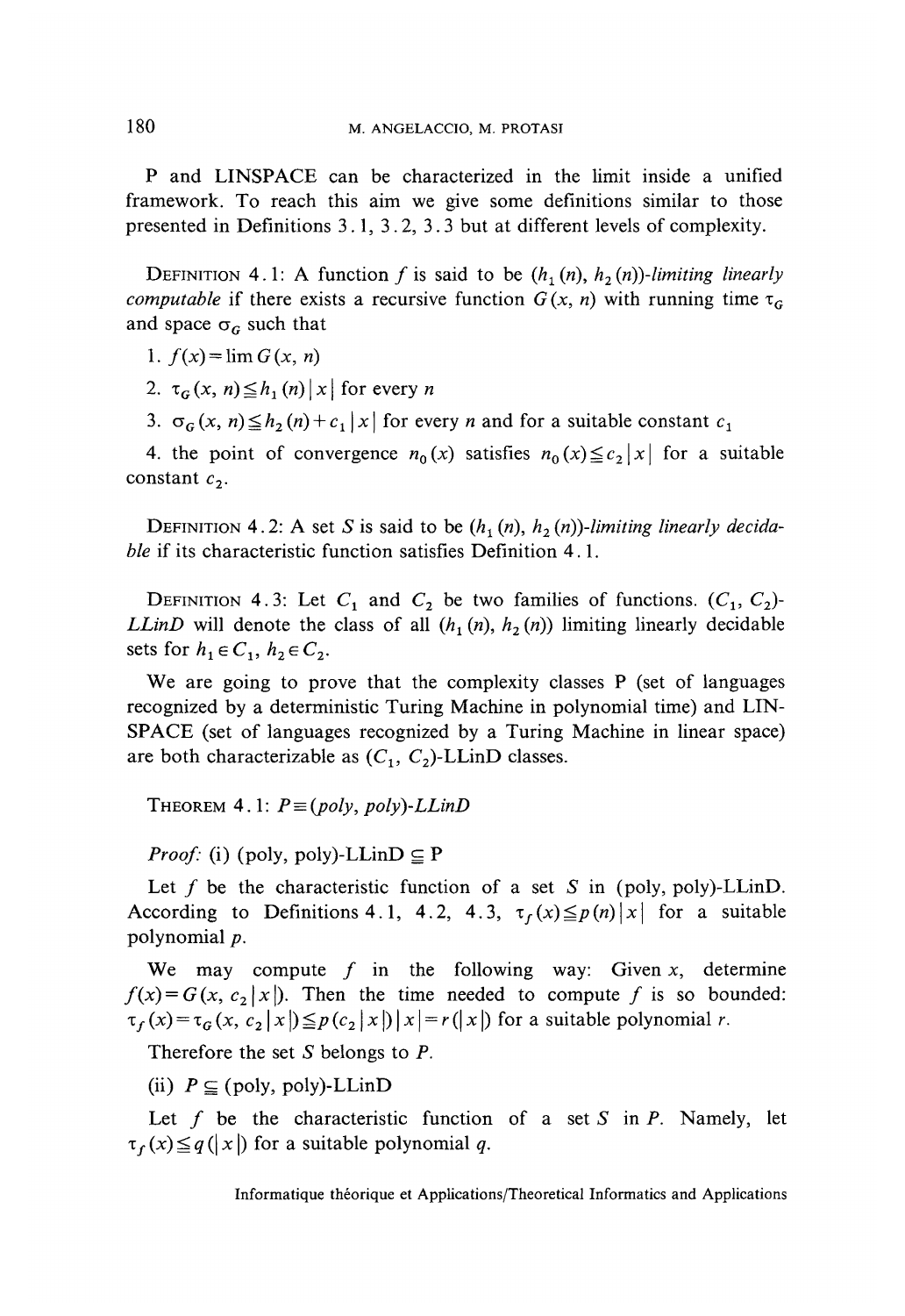Now we present a recursive function  $G(x, n)$  such that the conditions of Definition 4.1 are satisfied. Let us define, for  $n \in N$ 

$$
G(x, n) = \begin{cases} 1 & \text{if } |x| \le n \\ 0 & \text{otherwise} \end{cases} \quad \text{and} \quad f(x) = 1
$$

We may show that  $G(x, n)$  satisfies conditions 1 to 4 in Definition 4.1.

1. First of all, by construction  $f(x) = \lim_{x \to a} G(x, n)$  and therefore condition 1 is satisfied.

2. In order to compute  $G(x, n)$  we have to decide if  $|x| \leq n$ ; this takes at most |x| steps; if the answer is positive, we also have to compute f with a cost bounded by  $q(n)$  because  $\tau_f(x) \leq q(|x|)$  and  $|x| \leq n$ . Globally we obtain that  $\tau_G(x, n) + |x|$  and therefore condition 2 is satisfied.

3. Since  $\sigma_G(x, n) \leq \tau_G(x, n) \leq q(n)+|x|$ , condition 3 is satisfied.

4. Finally, for  $n \ge |x|$ ,  $G(x, n)=f(x)$  and so condition 4 is satisfied.

Q.ED.

THEOREM 4.2:  $(exp, lin)-LLinD \equiv LINSPACE$ 

*Proof:* (i) (exp,  $\lim$ )-LLinD  $\subseteq$  LINSPACE

Let  $f$  be the characteristic function of a set  $S$  in (exp,lin)-LLinD. According to Definitions 4.1, 4.2, 4.3,  $\sigma_G(x, n) \leq n + c_1 |x|$  for a suitable constant  $c_1$ .

We may compute  $f$  in the following way: Given  $x$ , determine  $f(x) = G(x, c_2|x|)$ . Then the space needed to compute f is so bounded:  $\sigma_f(x) = \sigma_G(x, c_2 |x|) \leq c_1 |x| + c_2 |x|.$ 

Therefore the set *S* belongs to LINSPACE.

(ii) LINSPACE  $\subseteq$  (exp, lin)-LLinD

Let f be the characteristic function of a set S in LINSPACE. Namely, let  $\sigma_f(x) \leq c |x|$  for a suitable constant *c*.

Now we have to exhibit a recursive function  $G(x, n)$  such that the conditions of Definition 4.1 are satisfied. Let us define, for  $n \in N$ 

$$
G(x, n) = \begin{cases} 1 & \text{if } \tau_f(x) \le 2^n |x| \text{ and } f(x) = 1 \\ 0 & \text{otherwise} \end{cases}
$$

Now we verify that the four conditions of Définition 4.1 are satisfied.

1. First of all, by construction  $f(x) = \lim G(x, n)$  and therefore condition 1 is satisfied.

2.  $\tau_G(x, n) \leq 2^n |x|$  and therefore condition 2 is satisfied.

3.  $\sigma_G(x, n) \leq \max \{c\,x\}, \log(2^n |x|) \} = \max \{c\,x\}, n + \log(|x|) \leq c\,|x| + n.$